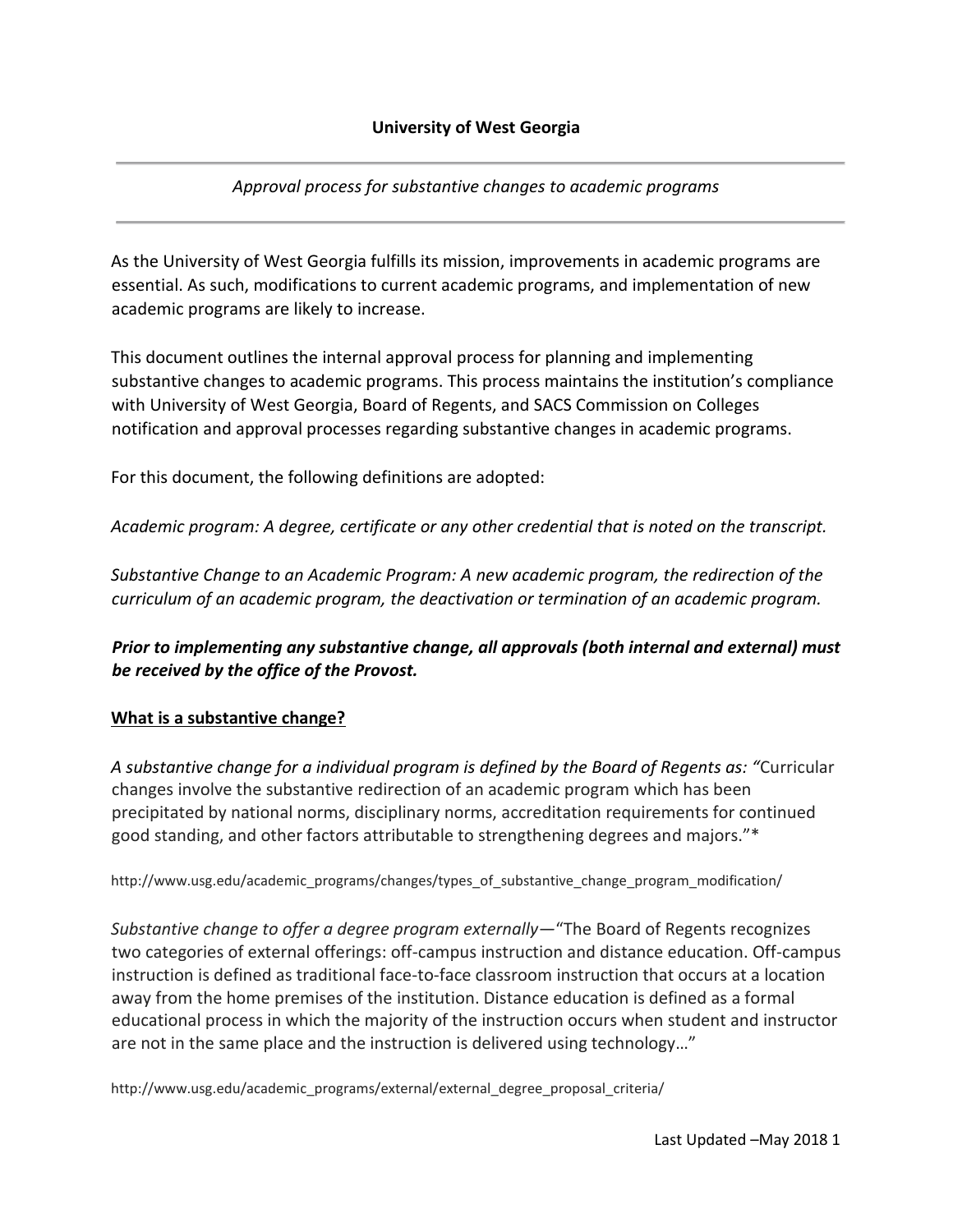*A substantive change as defined by SACSCOC is: "*a significant modification or expansion of the nature and scope of an accredited institution. Under federal regulations, substantive change includes…The addition of courses or programs that represent a significant departure, either in content or method of delivery, from those that were offered when the institution was last evaluated; The addition of courses or programs at a degree or credential level above that which is included in the institution's current accreditation or reaffirmation; A substantial increase in the number of clock or credit hours awarded for successful completion of a program; The establishment of an additional location geographically apart from the main campus at which the institution offers at least 50 percent of an educational program; The establishment of a branch campus"\*

*Copied from the SACSCOC policy: "SUBSTANTIVE CHANGE FOR SACSCOC ACCREDITED INSTITUTIONS" edited July 2016*

\*These definitions are "soft" in the sense that their application and interpretation are in the hands of a specific reviewer.

#### **What are the external approval requirements for a substantive change?**

*Board of Regents Reporting and Approval Requirements: "*A change in the curriculum, as defined above, "requires Board approval and generally depicts how the program has been revised to ensure that students receive content instruction that is conductive to successful outcomes."

http://www.usg.edu/academic\_programs/changes/types\_of\_substantive\_change\_program\_modification/

"The designation of an off-campus instructional location as a campus, center, or consortium requires approval by the Board of Regents…Institutions wishing to offer degree programs externally (off-campus or at a distance) must first submit an external degree proposal to the University System Chief Academic Officer & Executive Vice Chancellor."

http://www.usg.edu/academic\_programs/external/external\_degree\_proposal\_criteria/

*SACSCOC Reporting Requirements and Timeline:* SACSCOC requires notification and/or approval for a substantive change *prior to implementation*.

*All internal approvals (Department, College, Faculty Senate, and Provost) must be received before a request for Board of Regents approval is submitted. Board of Regents approval must be received before a request for SACSCOC approval is submitted.*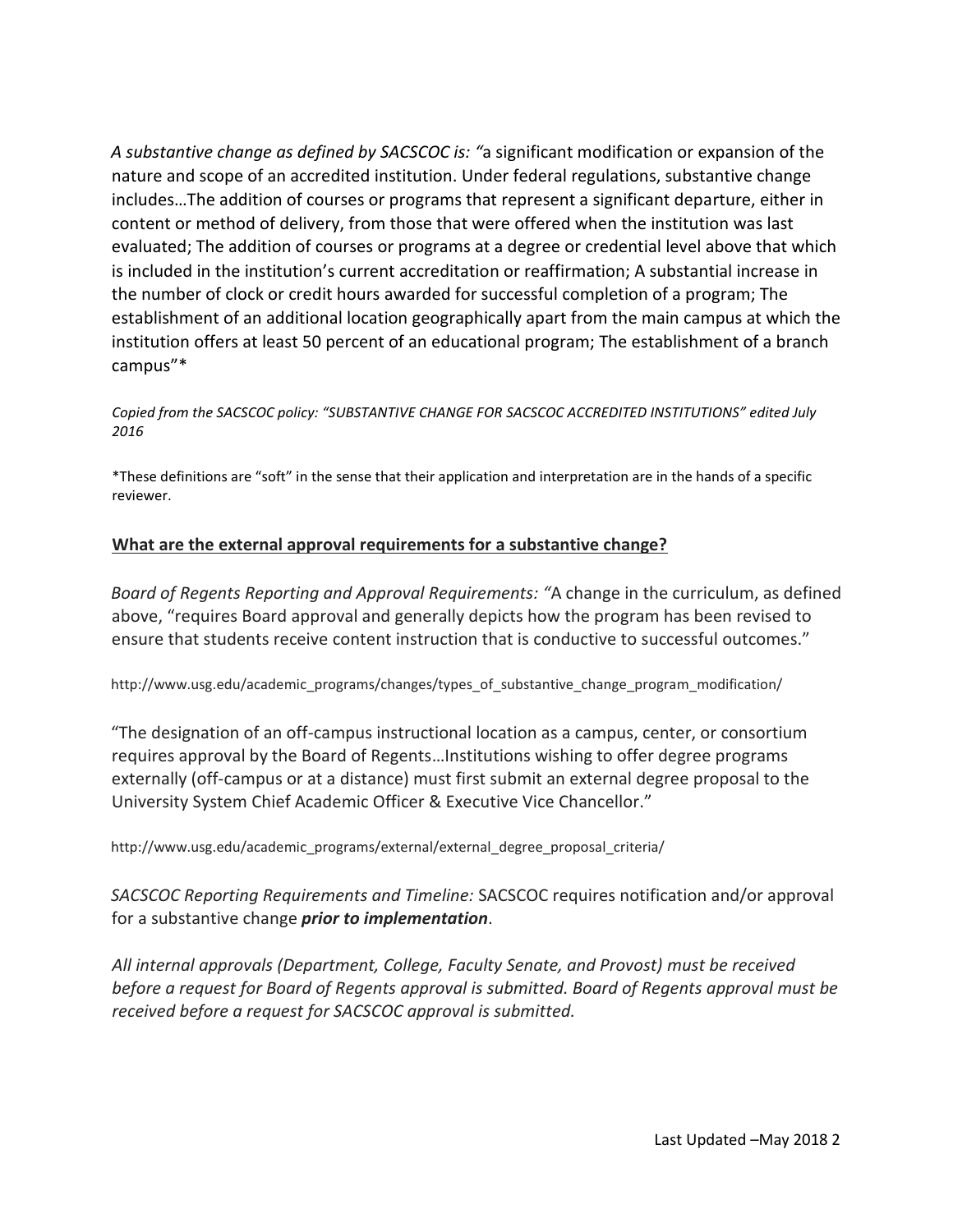**Typical lead time for Board of Regents notification and approval is 1-2 months. Typical lead time for SACSCOC notification is 3 months. Typical lead time for SACSCOC approval is 3-12 months.**

#### **People, Duties, and Responsibilities**

*Program Director/Department Chair:* It is the responsibility of the Program Director/Department Chair to assure that all required approvals and notifications are received prior to scheduling or marketing courses or programs which will require a substantive change. Each Program Director should keep on file a copy of the Board or Regents and SACSCOC approval for each program and each location where that program is offered (including online).

*Dean's Office:* It is the responsibility of the Dean's office to assure that no substantive change is implemented without the prior approval of the program through the internal and external processes outlined in this document.

*Office of the Provost (including SACSCOC Liaison):* It is the responsibility of the VPAA's office and the SACSCOC Liaison to manage the approval process and assure approvals and notifications are completed between UWG, the Board of Regents, and SACSCOC. It is the responsibility of the VPAA's office to maintain a set of all records related to the approvals of substantive changes in degree programs and certificates. It is the responsibility of the VPAA's office to maintain a list of all substantive changes that are being planned and in process and to keep the Deans' offices informed of the status of external approvals.

#### **Internal Planning and Approval Process for Substantive Changes**

Substantive changes are initiated through the process of planning at the BOR, University, College/School, and Department levels. When a substantive change is being considered, the planning process is initiated by the Department Chair/Program Director working in conjunction with the College Dean's office.

*It is the responsibility of the Dean's office to notify the office of the VPAA at the time planning process begins, normally 12-18 months before a substantive change implementation is planned.* 

#### **Compliance Checks**

*Registrar:* Each semester the Registrar will circulate to the Dean's office of each college/school a list of all distance and off campus site course offerings. This will occur following the start of classes.

*Dean's Offices:* Each semester the Dean's office of each college and school will review the report by the Registrar's office to assure compliance with substantive change policies. Should a program desire to receive approval to offer a degree program online or off site, the Dean's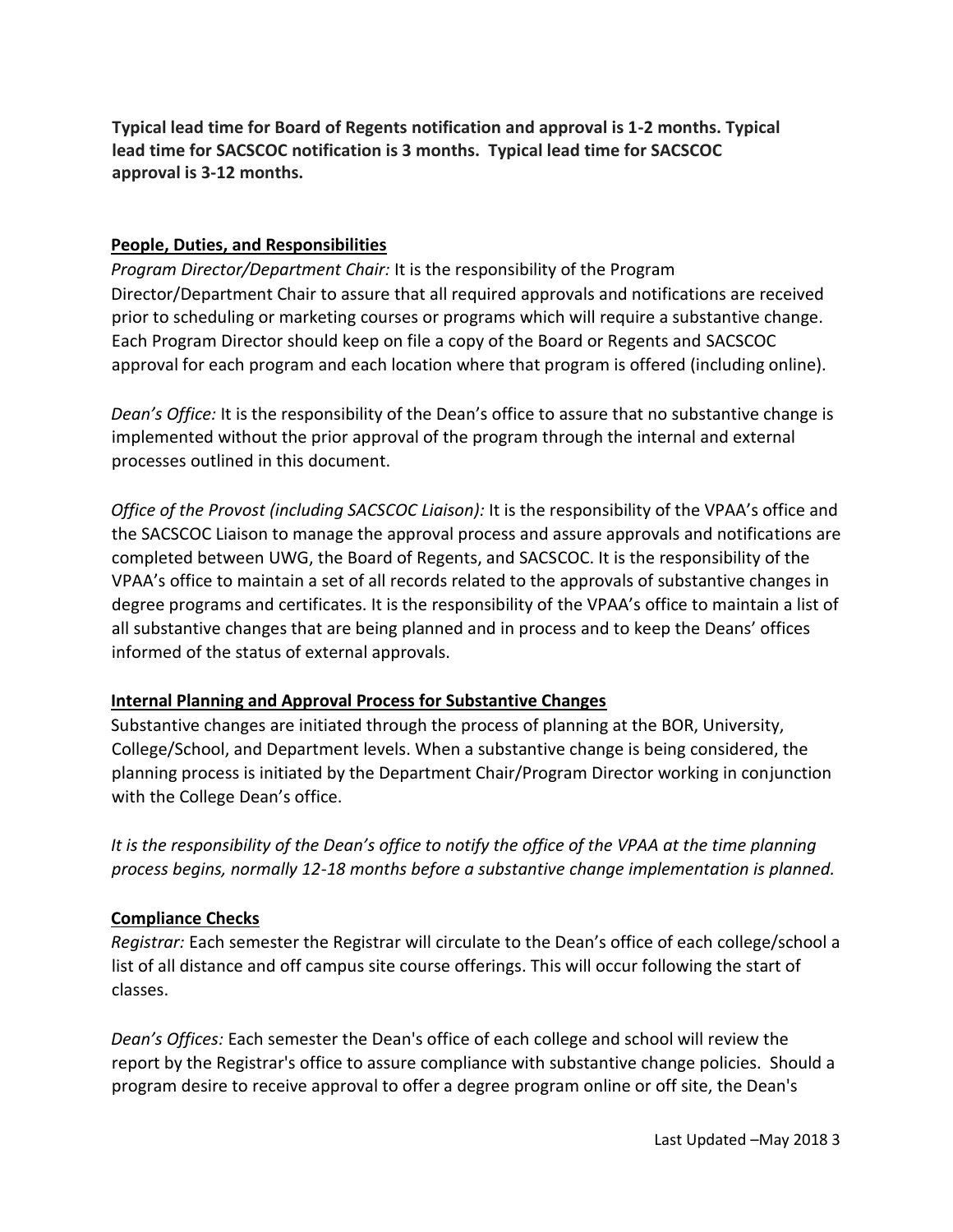office will work with the Department Chair/Program Director to initiate the approval process outlined below.

*Extended Degree Programs:* Each semester, the department of Extended Degree programs will monitor off campus-locations and online courses and provide feedback to the Dean's offices of each college/school regarding off-campus and online offerings.

## **University of West Georgia**

### *Substantive Change Planning and Approval Guide (New and Existing Academic Programs)*

A substantive change to an academic program is initiated with the Department Chair/Program Director working in conjunction with the College/School Dean's office.

*It is the responsibility of the Dean's office working in conjunction with the Department Chair/Program Director to assure that program planning and approvals are complete prior to implementing the substantive change.* 

**Step 1:** When a substantive change to an academic program is being considered, the College/ School Dean's office and/or the Department Chair/Program Director should collect the information necessary to submit the substantive change through the UWG Course/Program Submission System. Any questions regarding the information to include should be directed to the office of the Provost.

**Step 2:** The Department Chair/Program Director prepares the necessary prospectus or gathers the necessary information and submits it through the UWG Course/Program Submission System.

**Step 3:** The proposed changed navigates the approval process as programmed into the UWG Course/Program Submission System including review and approvals at each of the following levels: College, Faculty Senate (GPC, UPC), Provost, BOR, SACSCOC, specialized accreditation (if required).

**Step 4:** Once received, all approvals are circulated to the Dean's office from the office of the Provost. Approvals are also uploaded into the UWG assessment system database.

#### **Implementation Phase**

Once all approvals have been received, classes can be scheduled for the substantive change and marketing of the new program or changed program can begin. Marketing can begin prior to